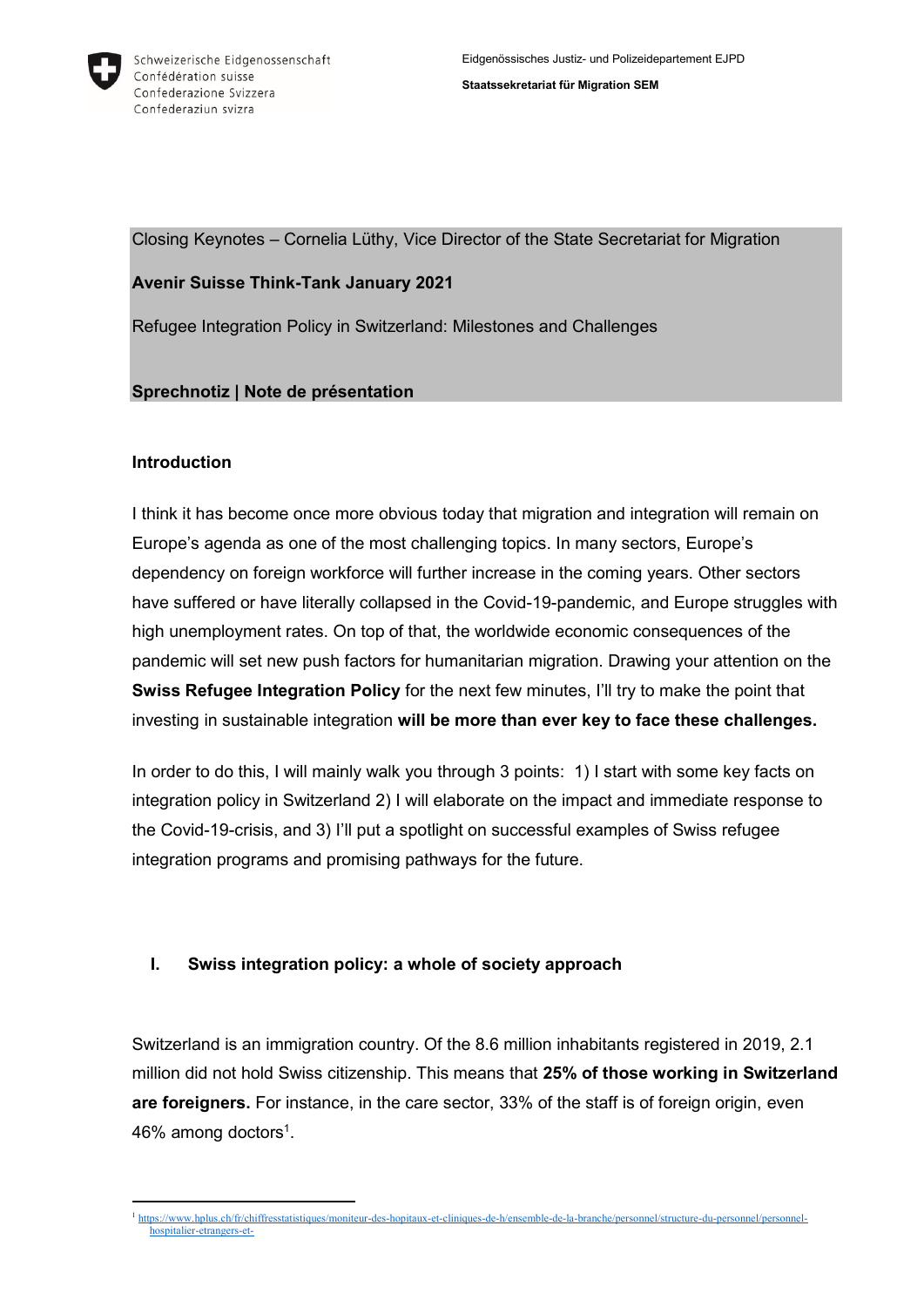So far, **counting on Migration and integration in the Swiss labor market pays out.** Several studies came to the conclusion that the free movement of persons with the EU did not cause a reduction of wages or increasing unemployment in Switzerland.

Regarding **refugees and temporary admitted persons**, they show a good and constantly improving labour force participation rate: In the first 4 to 5 years after entry, the participation rate is already 20 to 30 per cent. **After 7 years it reaches approx. 50 per cen**t 2 .

**One of the success factors behind this** is a migration and integration policy that enables and commits every migrant to be part of our economy. This can only be achieved by **a whole of government approach. What does this mean exactly?** 

Like many Western countries, Switzerland needs economic migration of high skilled workers to strengthen and innovate its economy. This phenomenon takes now place in a context of an **ageing population** and a **quick development of new technologies**. The gap between demand and domestic workforce will therefore most likely increase further.

However, the more the race on international talents increases, the more important it will be to **set a strong policy signal to every citizen, including to resident migrants and refugees that they belong to the domestic workforce**, to the domestic potential that needs to be invested in. This is true for elder citizens, for the less educated, and particularly for the weakest such as refugees.

The economic reason behind this approach is **that investing in social cohesion and economic participation lowers social costs on the long run.** Countries that combine labour market integration and complementary immigration in a sustainable way are also economically successful**.**

In this context, against the backdrop of the 2015 refugee crisis AND the need to make maximal use of domestic workforce, Switzerland developed its integration policy on three main pillars: **Encourage, demand and dialogue**

This means, Switzerland requires both, a full commitment of the migrant to make an effort to integrate into the host economy and society, and on the other hand, we also seek the commitment of Swiss employers and citizens to give refugees a chance.

[suisses#:~:text=D%27un%20salari%C3%A9%20sur%20trois,les%20cliniques%20est%20un%20%C3%A9tranger.&text=Dans%20la%20R%C3%A9gi](https://www.hplus.ch/fr/chiffresstatistiques/moniteur-des-hopitaux-et-cliniques-de-h/ensemble-de-la-branche/personnel/structure-du-personnel/personnel-hospitalier-etrangers-et-suisses#:~:text=D%27un%20salari%C3%A9%20sur%20trois,les%20cliniques%20est%20un%20%C3%A9tranger.&text=Dans%20la%20R%C3%A9gion%20l%C3%A9manique%20et,et%20dans%20l%27Espace%20Mitteland) [on%20l%C3%A9manique%20et,et%20dans%20l%27Espace%20Mitteland.](https://www.hplus.ch/fr/chiffresstatistiques/moniteur-des-hopitaux-et-cliniques-de-h/ensemble-de-la-branche/personnel/structure-du-personnel/personnel-hospitalier-etrangers-et-suisses#:~:text=D%27un%20salari%C3%A9%20sur%20trois,les%20cliniques%20est%20un%20%C3%A9tranger.&text=Dans%20la%20R%C3%A9gion%20l%C3%A9manique%20et,et%20dans%20l%27Espace%20Mitteland)

<sup>2</sup> [file:///C:/Users/U80853344/Downloads/ber-arbeitsmarkt-va-flue-d%20\(1\).pdf](file:///C:/Users/U80853344/Downloads/ber-arbeitsmarkt-va-flue-d%20(1).pdf)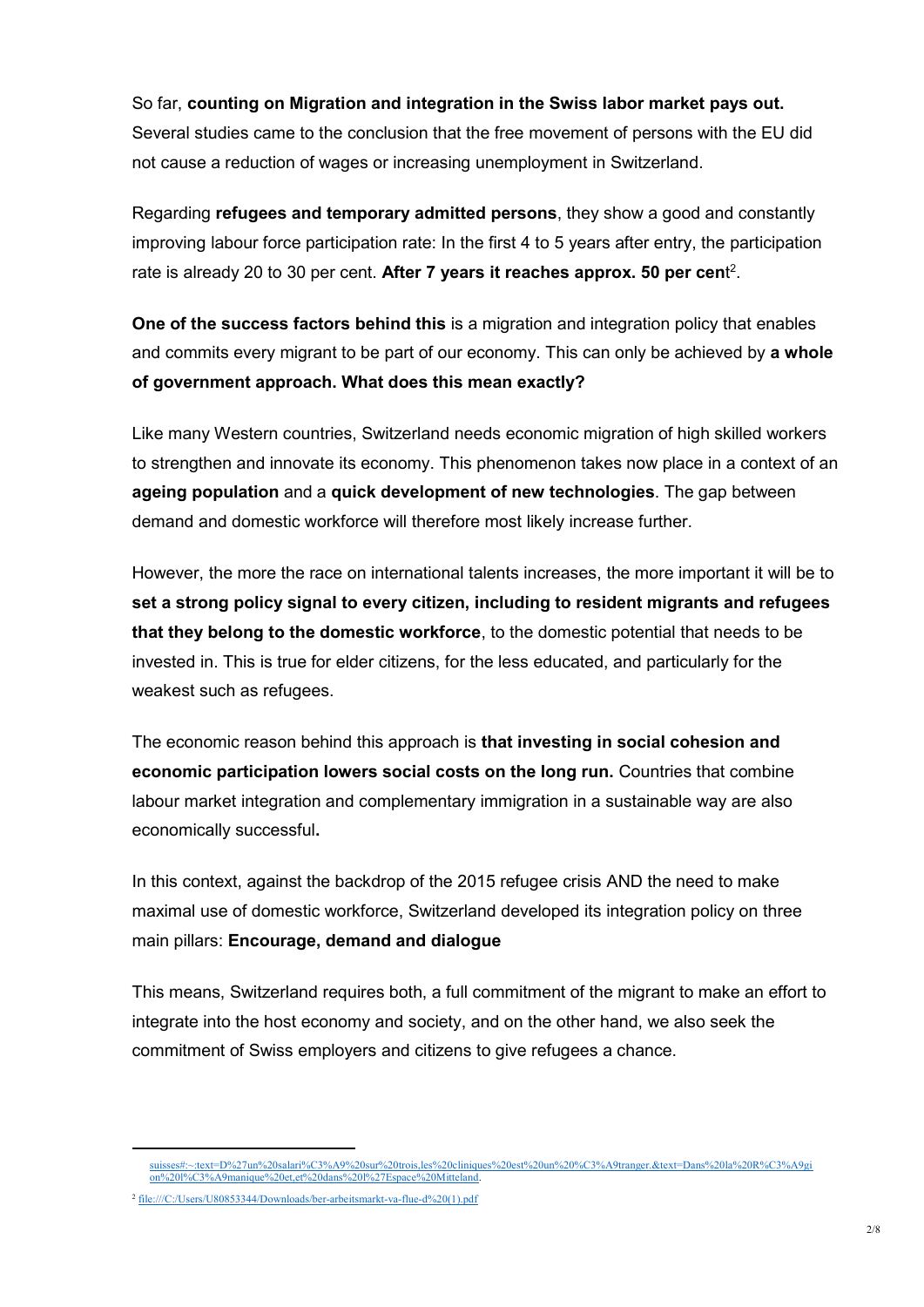Integration policy must prepare refugees **to the realities of the local labor market. Therefore, Switzerland follows the principle: education and training comes first.** Why is that? The **Swiss labor market is demanding** and highly competitive. 44.4 percent of the population has a tertiary education, which is above the European average.

Now, many refugees in Switzerland do not have completed post-compulsory education or have no formal education at all. In fact, among the first generation, this amounts roughly to 30%. On the other hand, our **refugee population is relatively young.** Over 50% are under 25 years old!

**This is both, a huge potential and a challenge for education and training**. There is for example solid evidence that **investing heavily in language training is decisive**. A study by Hangartner and Schmidt shows that refugees who speak the local language are twice as likely to gain a foothold in the labor market after five years.

To secure the commitment of every migrant in Switzerland, language requirements are legally linked to the status. In order to receive a residence permit, a specific level of local language has to be achieved, for citizenship a higher level is required. **If integration fails and language goals are not reached, cantonal authorities can withdraw permits.**

To activate this potential and to meet these challenges, we have put in place several policy programs. While the **Cantonal Integration Programs** cover all migrants, including European and other labor migrants who voluntary call for a support to integrate in Switzerland, the **Integration Agenda Switzerland** is compulsory and includes all refugees and temporary admitted persons in Switzerland. In this program, each refugee receives individual support based on a personal skills assessment and the setting of specific goals. Each refugee has a **job coach** who supports and challenges him in the entire process. After 5 years, at least two thirds of the younger refugees shall start vocational training. In order to achieve this, Swiss national and cantonal governments tripled the amount of the per capita integration lump sum from 6'000 to 18'000 francs which actually sums up to 132 million francs per year.

The Cantonal Integration programs and the Integration Agenda are effective tools to encourage and train individual migrants. **Estimates underpin a significant return on investment**: According to calculations made by the Confederation and the cantons, the cumulative social assistance costs per annual refugee cohort will amount to roughly 1.2 **billion** francs. With the additional measures of the Integration Agenda, this cost is reduced to roughly 800 **million** francs.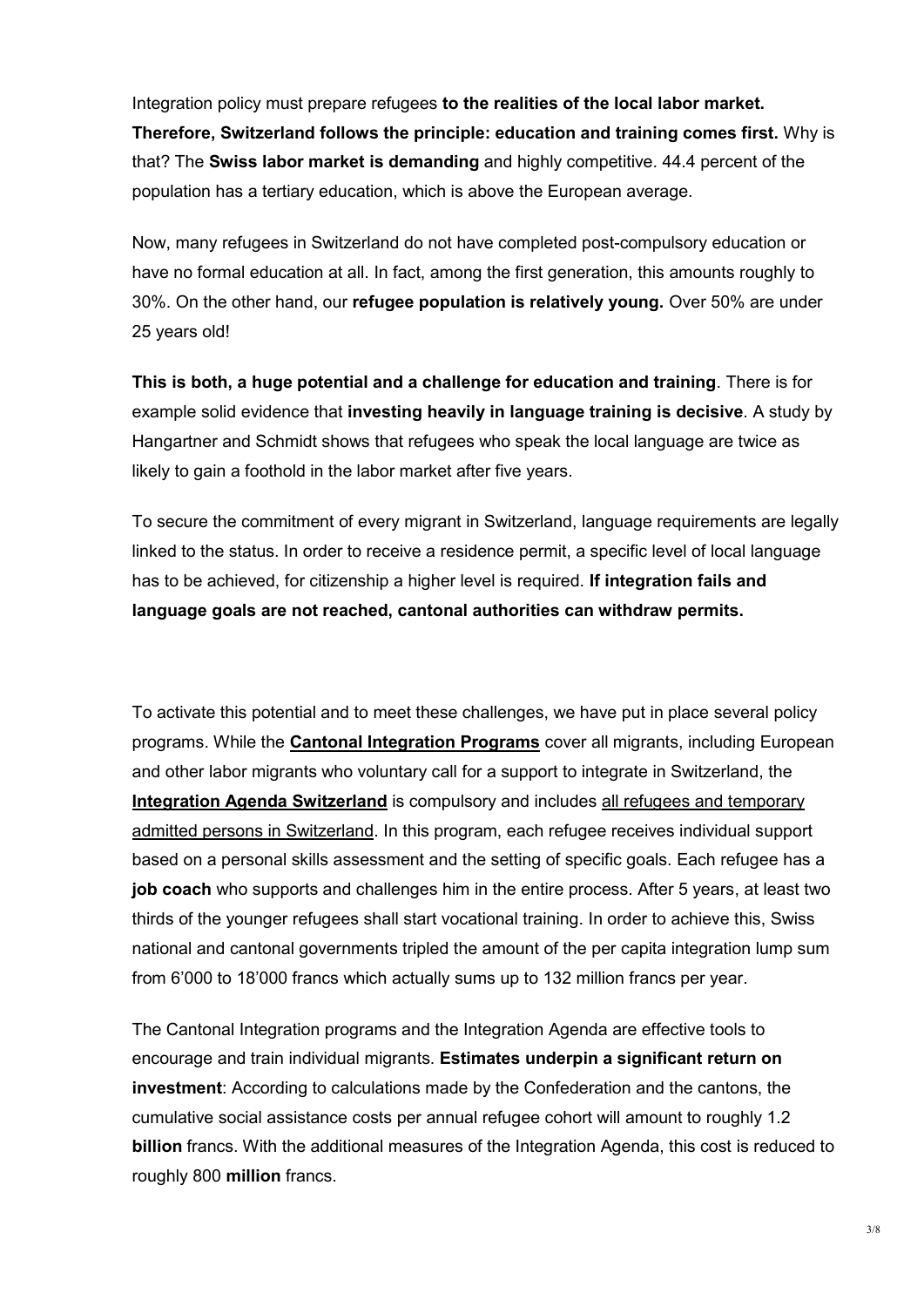The Integration Agenda sets goals that must be met by the Cantons. Along with the program, we are **introducing a monitoring** that will show how labour market participation, vocational training, income levels and the dependency on social welfare among refugees is changing over time. This monitoring will be supplemented with a program of in depth studies. **This will help us to further improve the existing programs, by anchoring our policies on facts and evidence.**

#### **II. The impact of Covid-19 on integration policy and immediate responses**

It is still far too early to pin down what the long-term **impacts of the Covid-19 crisis** on the success of integration policies will be. However, two short-term observations may be important here:

- 1) Anti-Corona-measures, such as border-closings and entry bans, brought immigration figures to a sharp halt and provided an upsetting example of how fragile our international recruitment system is. In Switzerland, numbers of work permits for non-EU-workers issued in 2020 have overall dropped by 25%, as a result of the border closures in March and subsequent immigration restrictions to combat the COVID-19 pandemic. While the number of permits issued in April fell by 78%, we observed a strong acceleration in the granting of permits as soon as restrictions were lifted. The significant higher consumption of quotas for the months of August and September 2020 compared to the same months of the previous year also confirms **the need for catch-up**. **These massive changes in immigration numbers are impressive**, particularly because Switzerland always provided exceptions for cross border-, or essential workforce. **It points at the crucial value of open borders in an interdependent and globalized economy and forces us to think about alternative, more crisis-proofed supply chains and recruitment programs**.
- 2) Secondly, the Covid-19 crisis had immediate effects on unemployment rates and the risk of poverty. The number of people in employment fell sharply during the first wave, it recovered in the summer but collapsed again in the winter. The Swiss economy will presumably still suffer in the coming months and recent figures of the Swiss State Secretariat for Economic Affairs show that employment perspectives are likely to be difficult, especially in low skills-sectors such as gastronomy and tourism or personal services, where migrant employment rates are particularly high.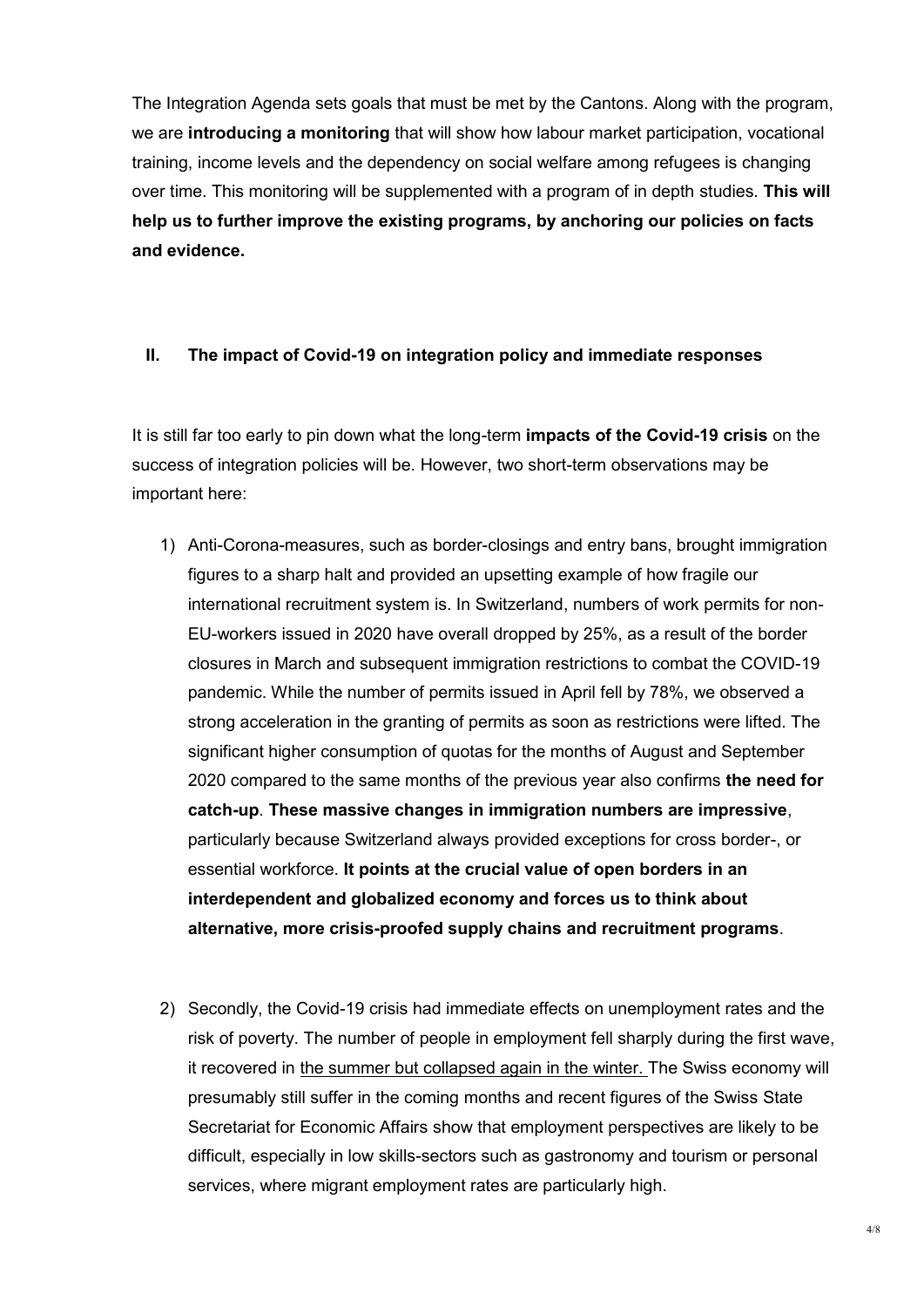**What are the immediate responses to these challenges?** Let me sketch two short examples:

a) To avoid unfair disadvantages for migrants under the exceptional situation caused by COVID-19, **we have softened administrative deadlines, for example to prove sufficient language level or the absence of social welfare dependency.** The basic idea here is, that the slowing down of language testing due to the pandemic or the imminent collapse of professional sectors should not hinder a still possible integration process on the longer term.

b) In the field of language-training, we **encourage and support providers of integration** measures to teach the teachers how to use online platforms and how to provide access to migrants. In this way, the vast majority of integration offers continued through online courses, using creative platforms, social media, digital tools and much more, to reach and teach learners. The **Goal was not to interrupt the integration process of these people or worsen their isolation.** For those with language level A1 to A2, an exception was made to allow integration measures on the spot, while strictly observing the rules of hygiene and social distancing.

The aim of these immediate reaction is to avoid further social disruptions, make necessary short-term adaptions to ongoing integration programs and to collect data to evaluate the need for further investments and policy adaptions.

**III. Successful Swiss integration programs and promising pathways to the future** Let me now give you some insight in successful Swiss integration programs and in how they need to adapt in times of Covid-19. For several years now, we run a set of pilot programs to promote the employability of refugees.

#### **One is called Integration Pre-Apprenticeship or in short, INVOL**

**INVOL** offers a preparatory year, partly in school and partly with internships in the labor market. The goal is to **enable participants to be up to enter vocational training afterwards**. Our results show that up to **70%** of the participants are successful to do so. The INVOL-program has been developed in close collaboration with the social partners and the private sector. It allows migrants to be **ready school-wise** but also to better understand the reality of the Swiss labor market.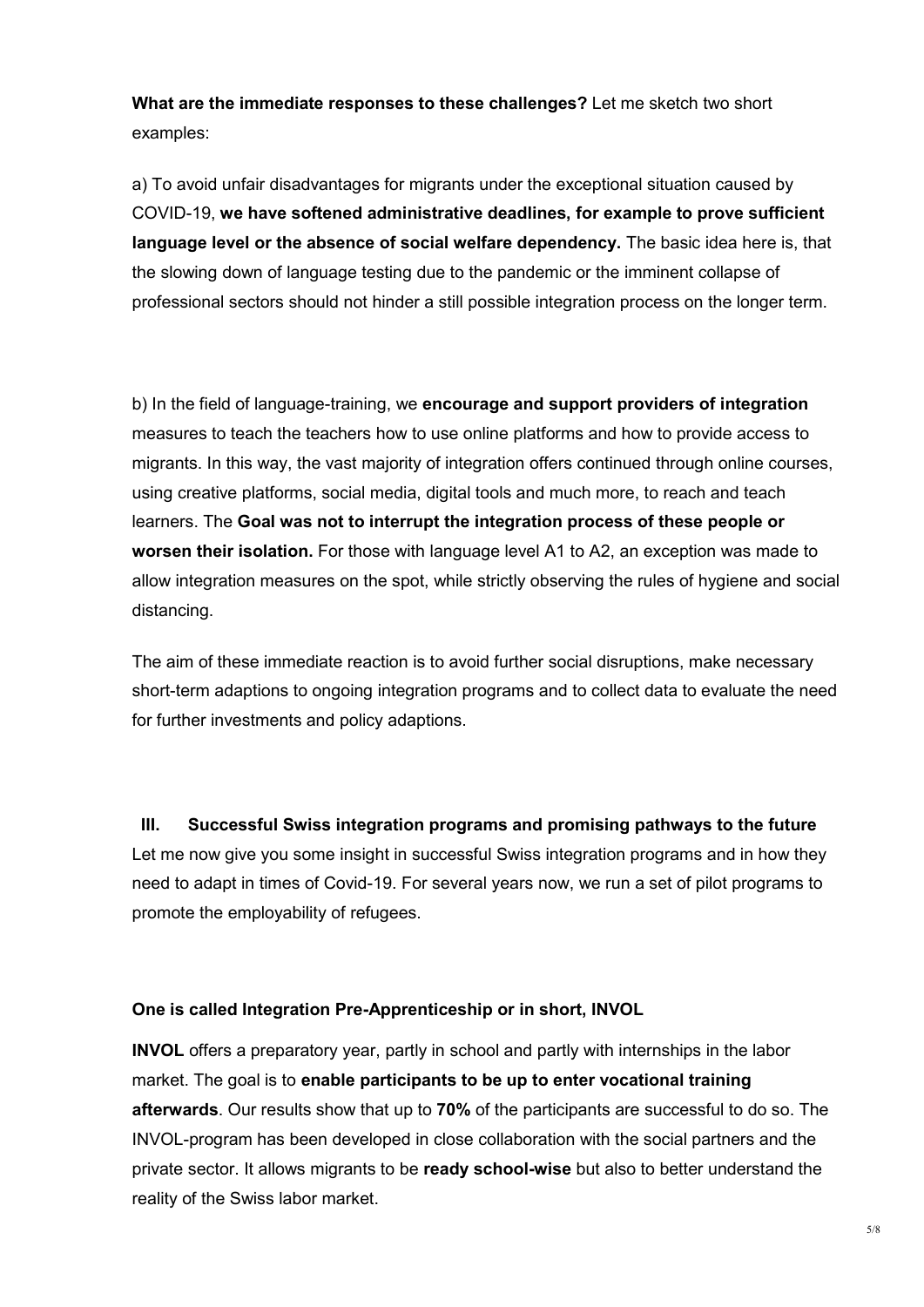Despite COVID-19, 700 temporary admitted persons and refugees completed an **Integration Pre-Apprenticeship** in 18 cantons in the past school year. Over 500 of them found a followup solution in basic vocational training. From the coming school year, INVOL will be opened up to people with similar training needs from EU/EFTA and third countries. INVOL will also be offered in further occupational fields, for example the ICT sector.

**Once more, the success factor to reach our goals was a comprehensive approach involving all actors**. We could only bridge the gap during the pandemic because of our strong **partnership with branch associations and industries as well as employers**. The same is true for the cooperation between all state actors in labor market integration, the public employment service, disability insurance, integration promotion and social welfare.

# **((FiZu : wage subsidies to promote integration))**

Cooperation between integration promotion, public employment service and employers is at the heart of the pilot program **"FiZu", or "Financial subsides"**. It includes wage subsidies and funding for further training. We launch it, right now, in January 2021. With this program, we want to **convince employers to hire people from the asylum sector on a long-term basis**. Planned over 3 years, it aims to integrate sustainably **900 refugees** in the labour market.  $14<sup>3</sup>$  cantons will participate in this year's pilot program,  $15<sup>4</sup>$  in 2022.

Our main objective is to integrate on the long run. It means that we have to think more carefully about which **occupational fields** will offer refugees prospects for **sustainable integration**. The pandemic definitely accelerates the ongoing technological shift. In times of social distancing and closed borders, the new possibilities offered by digitalization are promising and mostly welcome. Therefore, **integration strategies and programs** will need to look out for **new partners**.

There is, in fact, substantial job growth in areas such as **digital economy** or the so-called **green economy and technology** but also in the **health sector.** The professional integration of refugees must **take advantage of these changes** and **create opportunities in growth sectors**,

**The issue with this fields is, that they are on average more demanding** when it comes to qualifications. Creating access to these **high qualifying-jobs** for our target-group is a

-

<sup>3</sup> Aargau, Appenzell Ausserrhoden, Fribourg, Genève, Graubünden, Jura, Luzern, Neuchâtel, Obwalden, St Gallen, Schaffhausen, Thurgau, Waadt und Wallis.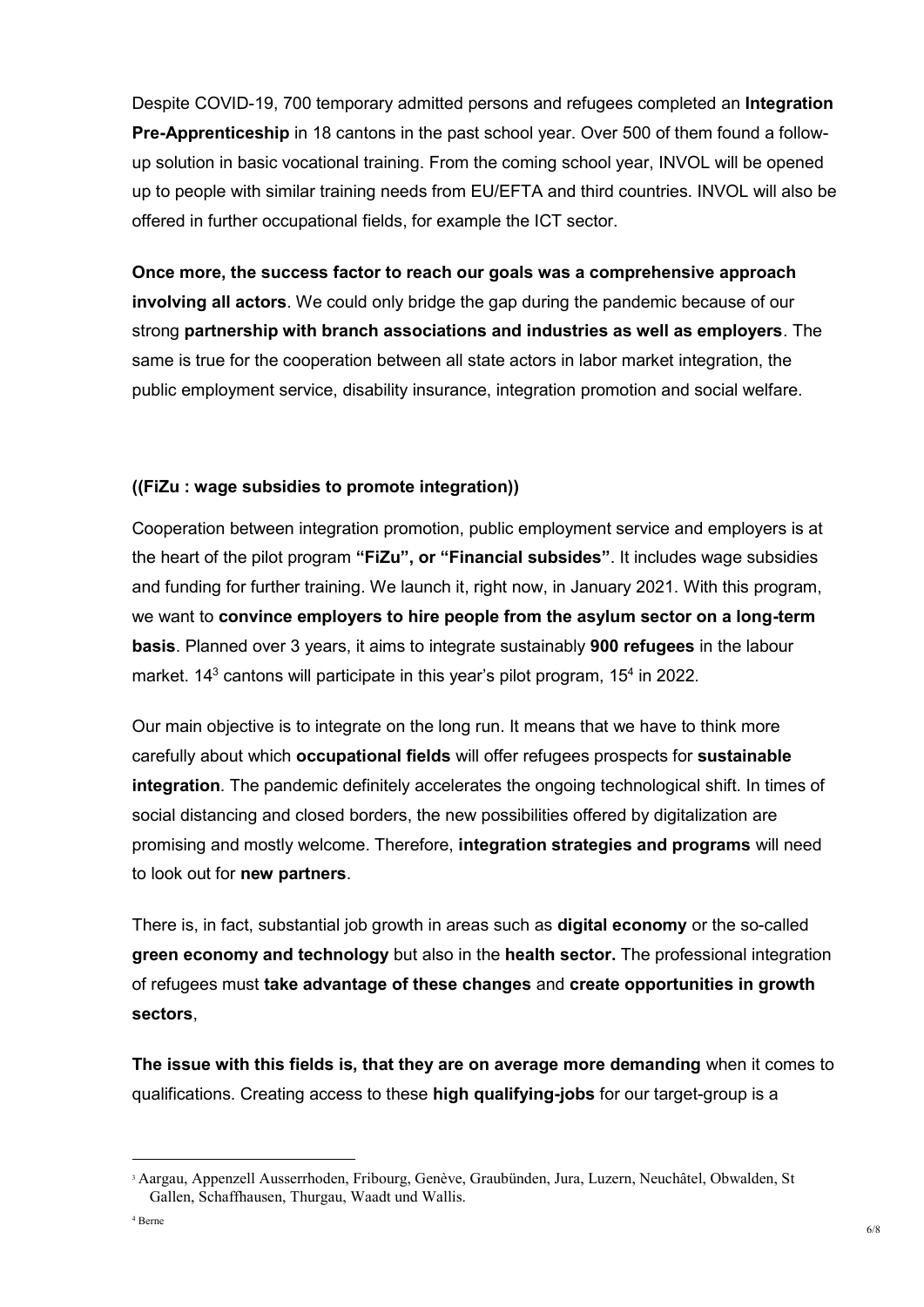challenging but promising task. I would like to draw your attention to an innovative program in the ICT sector that has been recognised internationally for its excellence.

# **PowerCoders**

The "**Power.Coders**" program, a "Refugee Programming School", gives participants **direct access to the ICT industry**. Candidates follow a 13-week training course in programming. After passing the exam, they complete a 6-12 month internship". Doing this, Power.Coders contributes to the **mobilization of the potential** in a rapidly growing field with a lack of local skilled workforce.

Christian Hirsig, an IT-company owner, privately founded Powercoders. It is a non-profit association, supported by the confederation, cantons and companies. It is free of charge for the selected participants. The three-year pilot phase was carried out in over 80 ICT companies and concluded in June 2020. Around 90% of the 148 participants were placed in an ICT internship after the program. Of the 33 participants who took part in the first two training courses, 22 now have now a permanent job or apprenticeship in the ICT sector.

These examples show, that in times of pandemic and economic downturn, **further investments in integration is more important than ever – and more challenging at the same time** - because it means to adapt to the disruptions in the labor market and to **invest even more in the upskilling of migrants** – and here of course – we will also **reach limits**. We must accept that some refugees do not have the potential to follow vocational or tertiary education. This challenge needs to be addressed in a different way.

# **SESAM**

**The SESAME pilot program** is a good example. It takes advantage of another contextual change: **the inversion of the age pyramid**.

SESAM aims to train refugees in the care sector, a sector that has relied for many years on foreign workforce. The project includes measures to support migrant women and refugees in successfully completing the Red Cross Nursing Assistant course, with the aim to integrate durably in a job. **Almost 90 per cent of the participants found a job afterwards**. After the pilot phase co-financed by the SEM, the training program for care assistants was **taken over by the Red Cross**. The program has also been able to adapt to the pandemic, in particular with the use of digital tools and platforms.

# **IV. Take Away Lessons and Outlook**